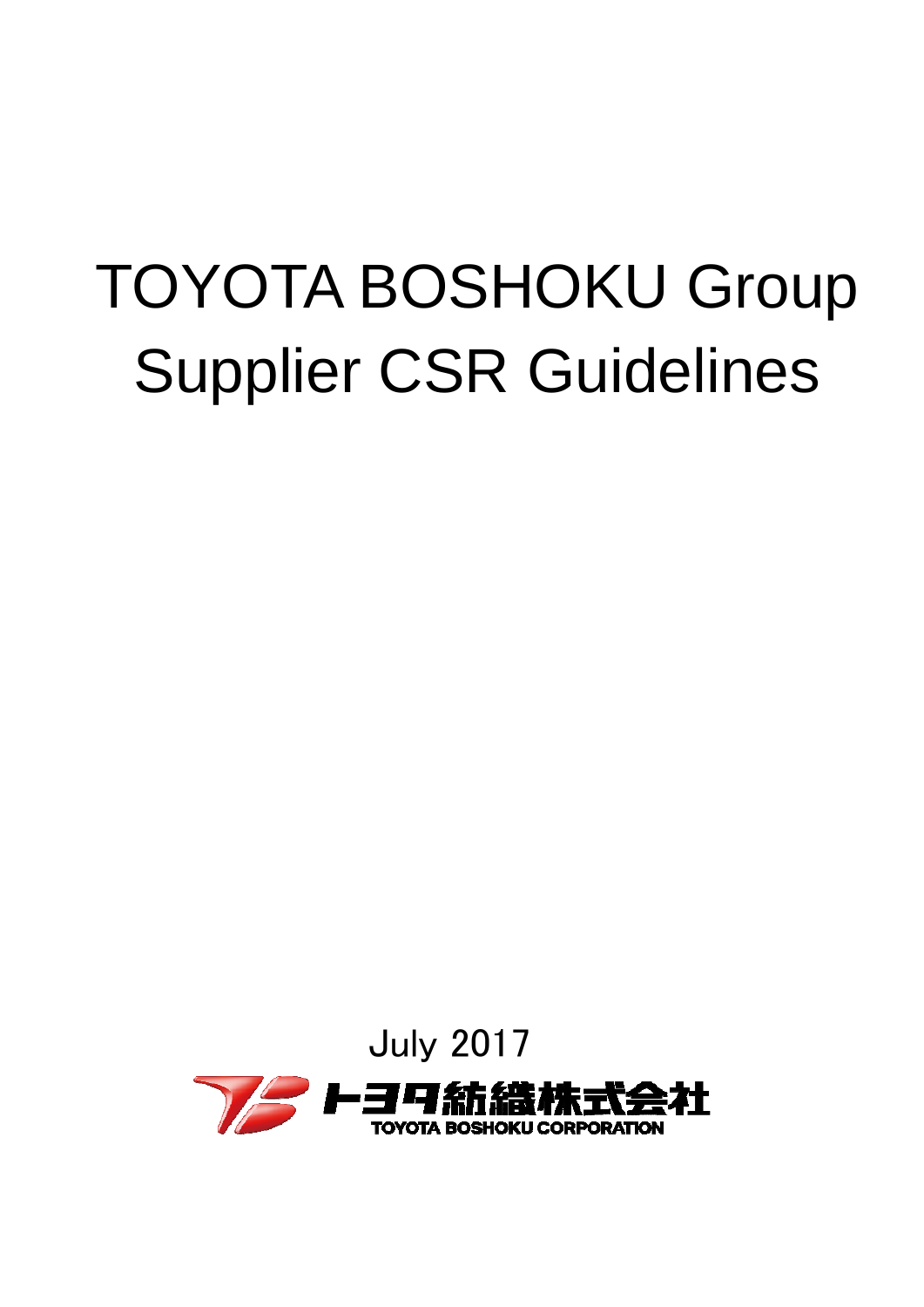# **Contents**

| I. TOYOTA BOSHOKU Group Philosophy                                                                    |                |
|-------------------------------------------------------------------------------------------------------|----------------|
| 1. Principles of Toyoda                                                                               | $\overline{2}$ |
| 2. Corporate Basic Philosophy                                                                         | $\overline{2}$ |
|                                                                                                       |                |
| <b>II. TOYOTA BOSHOKU Group Supplier CSR Guidelines</b>                                               |                |
| 1. Sharing management stance                                                                          | 3              |
| 2. Toyota Boshoku's expectations of suppliers for<br>providing "Products and Services"                | $\overline{4}$ |
| 3. Toyota Boshoku's expectations of suppliers<br>in the process of developing "Products and Services" | 5              |
| 1) Compliance                                                                                         | 5              |
| 2) Protecting human rights, maintaining appropriate working conditions                                | 6              |
| 3) Efforts to conserve environment                                                                    | $\overline{7}$ |
| 4) Contribution to society through business activity                                                  | 8              |
| 5) Risk management                                                                                    | 8              |
| 6) Engaging your suppliers                                                                            | 8              |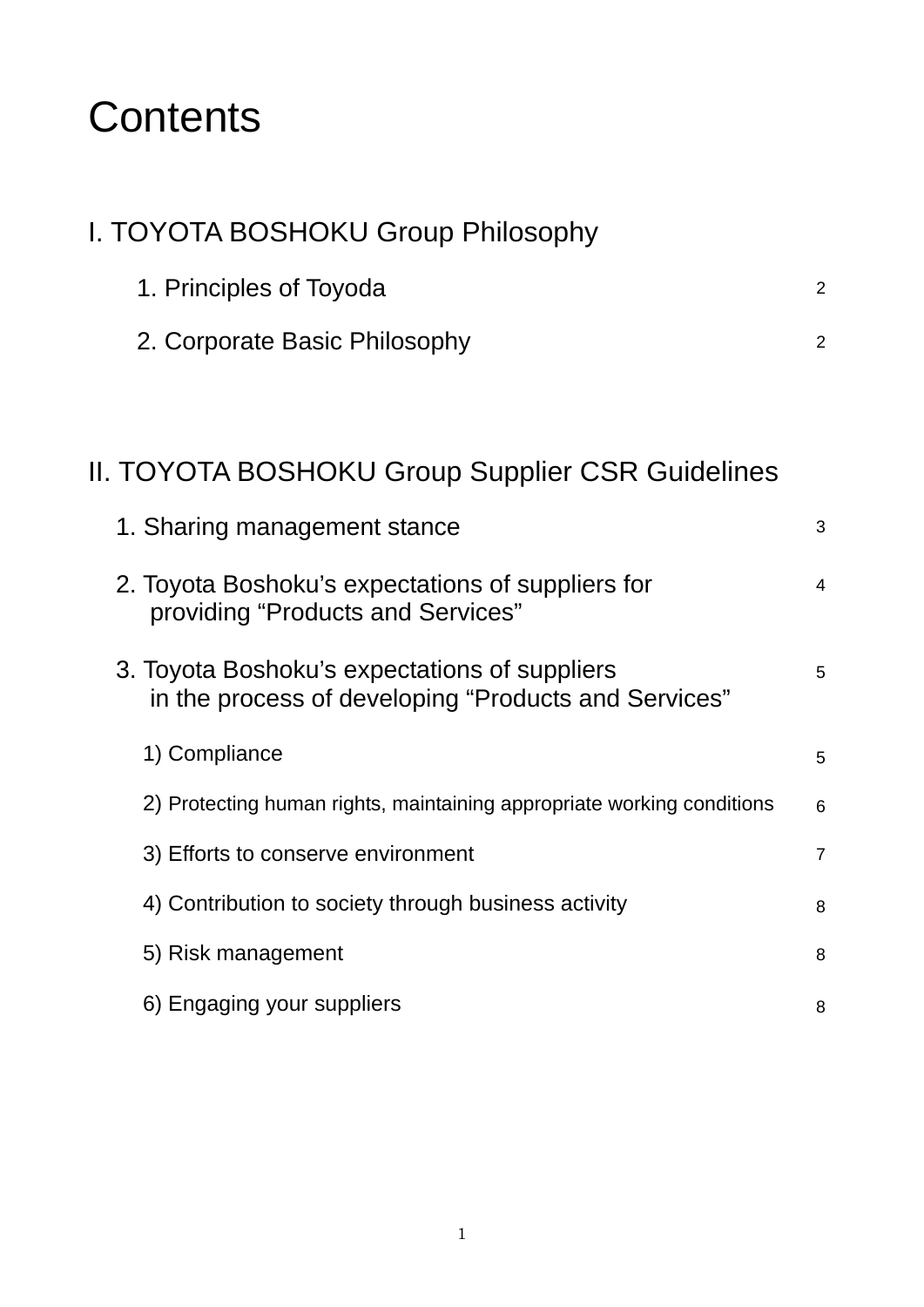# **I. TOYOTA BOSHOKU Group Philosophy**

### **1. Principles of Toyoda**

- Always be faithful to your duties, thereby contributing to society and to the overall good.
- Be at the vanguard of the times through endless creativity, inquisitiveness and pursuit of improvement.
- Always be practical and robust, and avoid extravagant and frivolous practice.
- Always strive to build a homelike atmosphere at work, one that is warm and friendly.
- Be reverent, and show gratitude for things great and small in thought and deed.

### **2. Corporate Basic Philosophy**

| 1. Society           | The Company will promote corporate growth while fulfilling<br>the following responsibilities as a good corporate citizen:<br>(1) Maintain ethical values, ensuring that our corporate<br>activities are fair and transparent;<br>(2) Supply safe products that do not harm the environment;<br>Promote corporate activities that help protect the global<br>environment;<br>(3) Create a better society as a member of our local<br>communities. |
|----------------------|--------------------------------------------------------------------------------------------------------------------------------------------------------------------------------------------------------------------------------------------------------------------------------------------------------------------------------------------------------------------------------------------------------------------------------------------------|
| 2. Customers         | The Company will develop innovative technologies and<br>products to deliver quality that satisfies our customers.                                                                                                                                                                                                                                                                                                                                |
| 3. Shareholders      | The Company will promote innovative management policies<br>that ensure future corporate growth and the trust of our<br>shareholders.                                                                                                                                                                                                                                                                                                             |
| 4. Employees         | The Company will build and maintain positive<br>labour-management relations, respect the individuality of its<br>employees and create safe and comfortable workplaces.                                                                                                                                                                                                                                                                           |
| 5. Business partners | The Company will promote open and mutually beneficial<br>relationships with its business partners in pursuit of long-term<br>growth and prosperity.                                                                                                                                                                                                                                                                                              |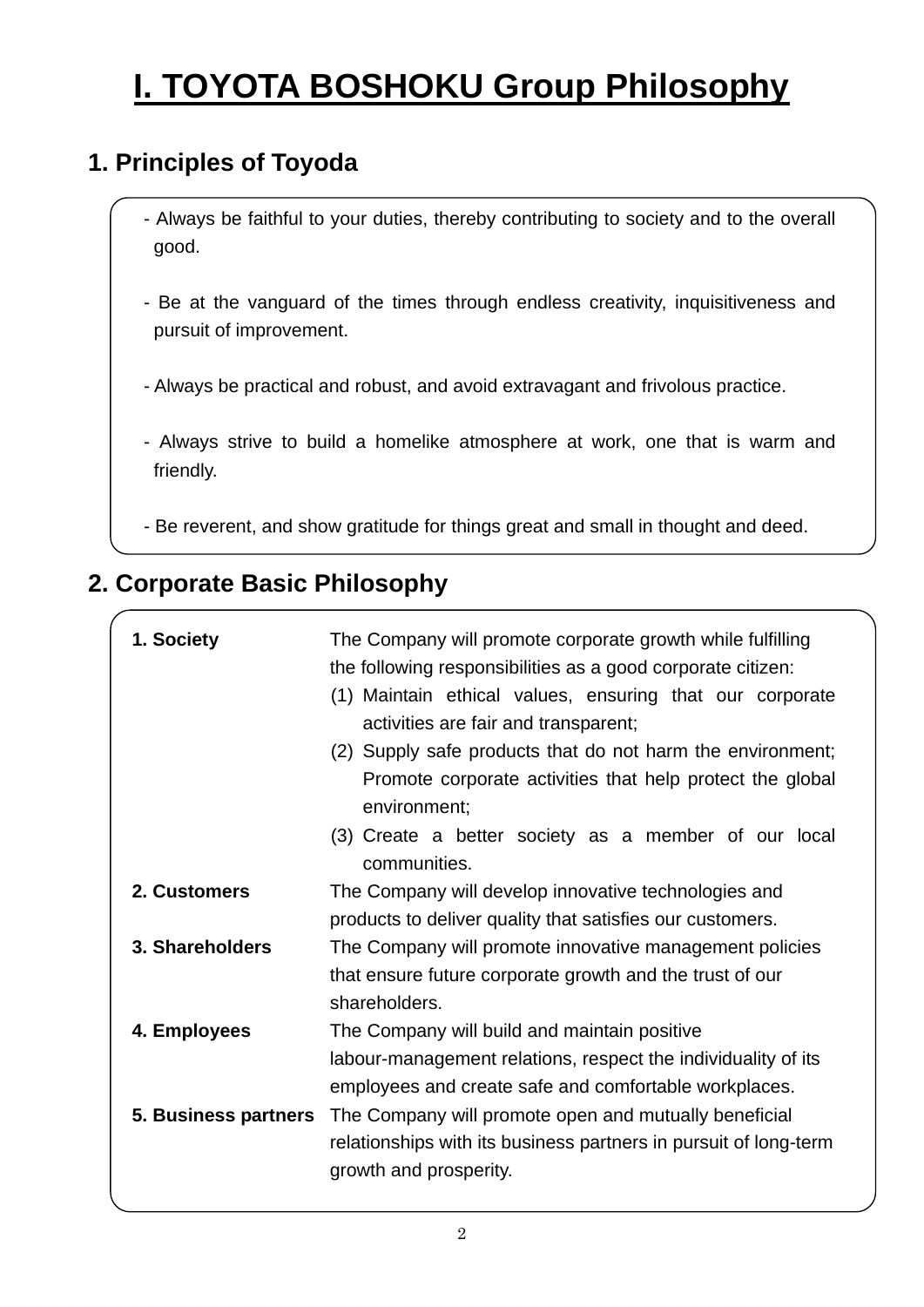## **II. TOYOTA BOSHOKU Group Supplier CSR Guidelines**

Toyota Boshoku Group, as a good corporate citizen, pursues growth that is in harmony with society.

We contribute to society by developing leading-edge technologies and manufacturing high-quality products.

### **1. Sharing management stance**

We would like to carry out the following philosophy together with our suppliers.

### **1. Creation of working environment based on Respect for our employees**

It is important to create an environment where workers can trust the company and develop a work climate that promotes human development.

### **2. Manufacturing based on Genchi-Genbutsu**

### **(fact-finding by actually going and seeing).**

It is basically important to thoroughly observe the actual scene of manufacturing and try to find out the root cause that may be behind phenomena.

We attach importance to seeing the essence of things, and execute things using decisiveness of team activities and making best efforts.

### **3. Continuous Kaizen**

It is important to always pursue evolution and innovation, and never cease to seek improvement.

### **4. Two-way communication**

We regard our suppliers as part of our group. Therefore, we and our suppliers must maintain close communication, exchanging ideas frankly and coming to terms with each other on all matters of importance.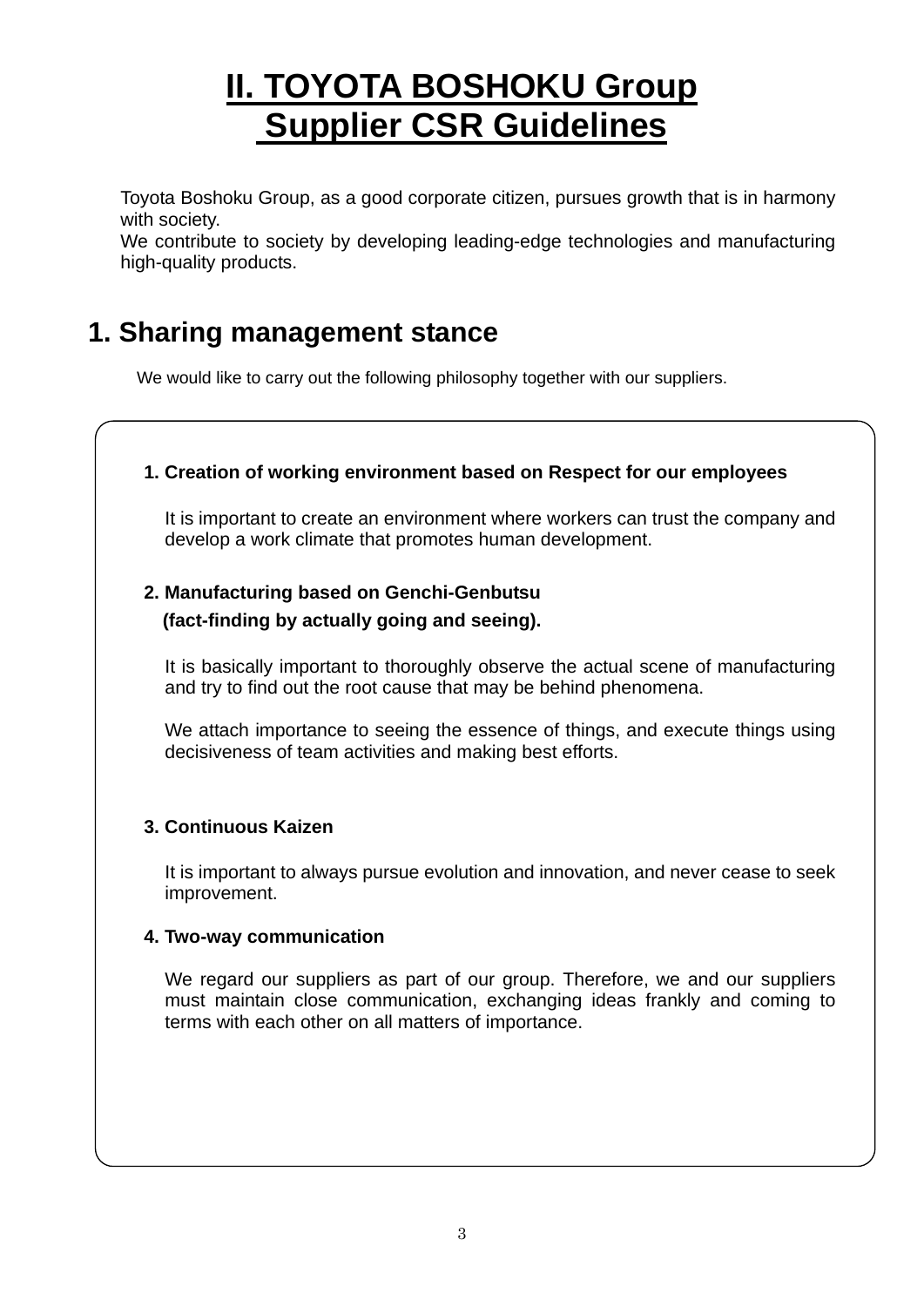### **2. Toyota Boshoku's expectations of suppliers for providing "Products and Services"**

We expect suppliers to provide the best possible products at the lowest possible cost. This must also consider providing in the most timely manner on a stable and long-term basis.

Supplier needs to develop and manufacture products that take the viewpoint of customers, who buy cars, into consideration.

#### **1. Safety**

Manufacturing requires human hands, and good quality products can be made only when safe and healthy working environment is maintained. In a safe working environment, workers can concentrate their efforts on manufacturing, and make products of good quality.

### **2. Quality**

There is a saying that goes, "There is no growth for a company unless its quality improves." We expect supplier to build a self-contained manufacturing process that does not allow bad products to be made or shipped to ensure high quality for initial batch of new products. In terms of the quality of mass-produced products, we appreciate suppliers' effort on improving visibility of causes for when trouble occurs in manufacturing processes and make speedy response to address such causes.

#### **3. Delivery, production**

Toyota Boshoku Group is producing "only what is needed, only when it is needed, and only the amount that is needed." We expect suppliers to make effort to realize this by flexibly taking necessary actions in the phases of production preparation, production and delivery.

### **4. Costs**

We expect suppliers to offer the most competitive cost in the world. For this, it is important for suppliers to seek innovation in technological development and production technology, and engage in activities to lower costs on an ongoing basis.

### **5. Technology**

The importance of technology is growing in the areas of environmental protection, safety and comfort. We expect suppliers to pay attention to such requirements of society and the global environment, make efforts to precisely grasp customer needs to address them a step ahead of their competition, and to work to realize low prices so that their new technologies can benefit as many customers as possible.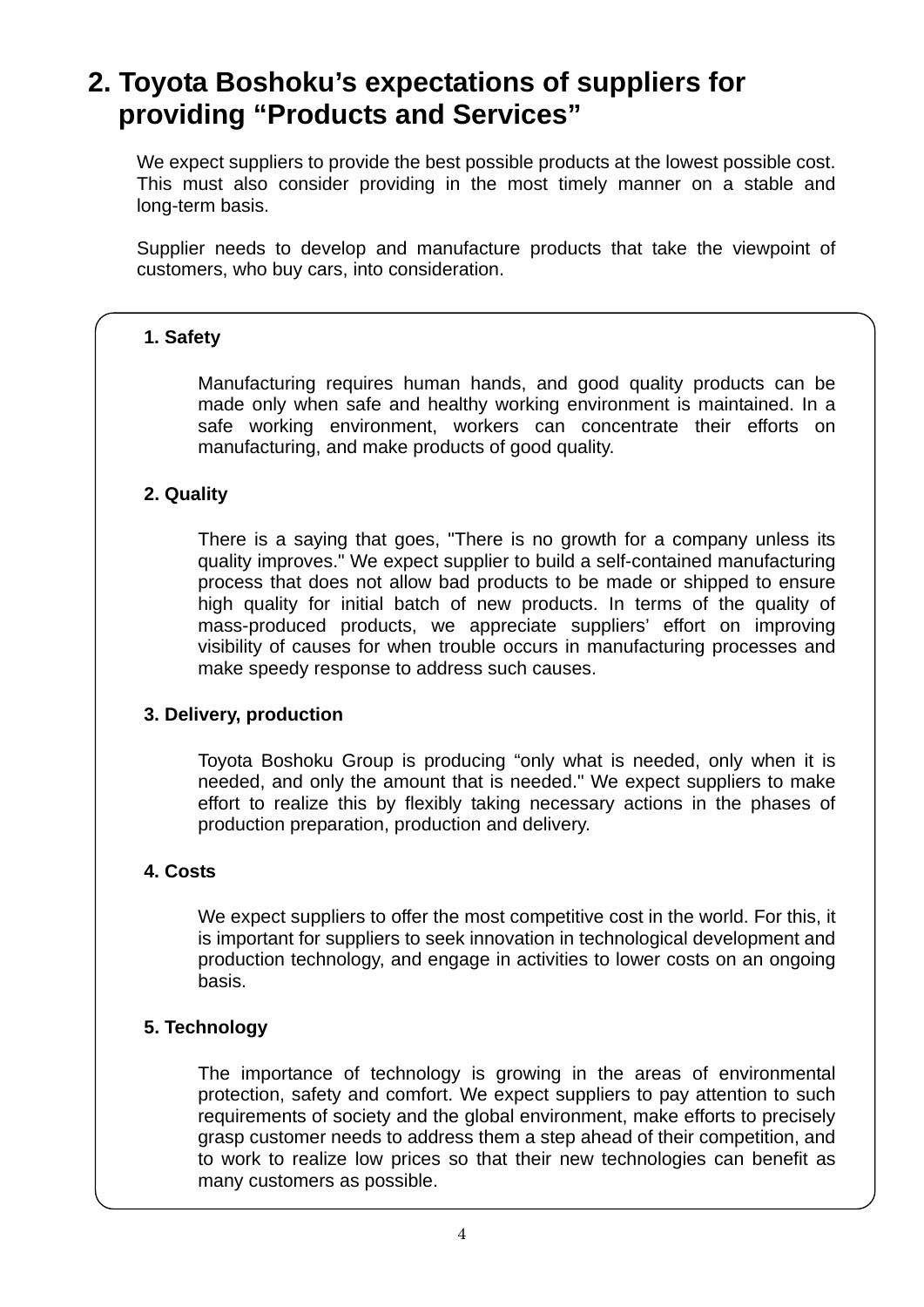### **3. Toyota Boshoku's expectations of suppliers in the process of developing "Products and Services"**

We expect suppliers to comply with the following items to undertake CSR activities. We also expect suppliers to deepen and expand CSR initiatives with business partners by developing and deploying individual CSR policies and guidelines incorporating the following items.

### **1) Compliance**

### **(1) Compliance with laws and regulations**

- We actively comply with laws and regulations related to corporate activities, guidelines by the government, what are required under common sense.
- We create and operate a system to comply with laws, etc. and framework for education and regularly check their effectiveness.

### **(2) Management of confidential information**

- We handle confidential information with utmost care, and, for this, create a necessary system to manage such information.
- We handle information that we obtain from outside the company in the same careful way we handle our internal confidential information and limit its use within the scope permitted under its purpose.
- We correctly collect and strictly manage personal information in accordance with the method specified under laws and regulations, and limit its use within the appropriate scopes.

### **(3) Respect of intellectual property**

- In developing technologies and products, we conduct sufficient research in advance to avoid violating other companies' intellectual property, including patents.
- We do not use design rights, trademark rights or copyrights (including copyrights on software) without permission or create unlawful copies.

### **(4) Free competition, fair trade**

- We strive to ensure fair competition with our rivals, and do not engage in acts that undermine free competition, such as unfair trade restriction (including cartel, bid rigging).
- We practice trades with suppliers in a fair and equitable manner and do not make unfair demand on suppliers.

### **(5) Export management that complies with security requirements**

 When we export products, technologies, etc., we do so after we are sure we understand the laws and regulations related to export management.

### **(6) Transparent relationship with political parties, government**

 We maintain fair and transparent relationship with political parties and the government, and do not make political donations or contributions that violate what is required under laws and regulations.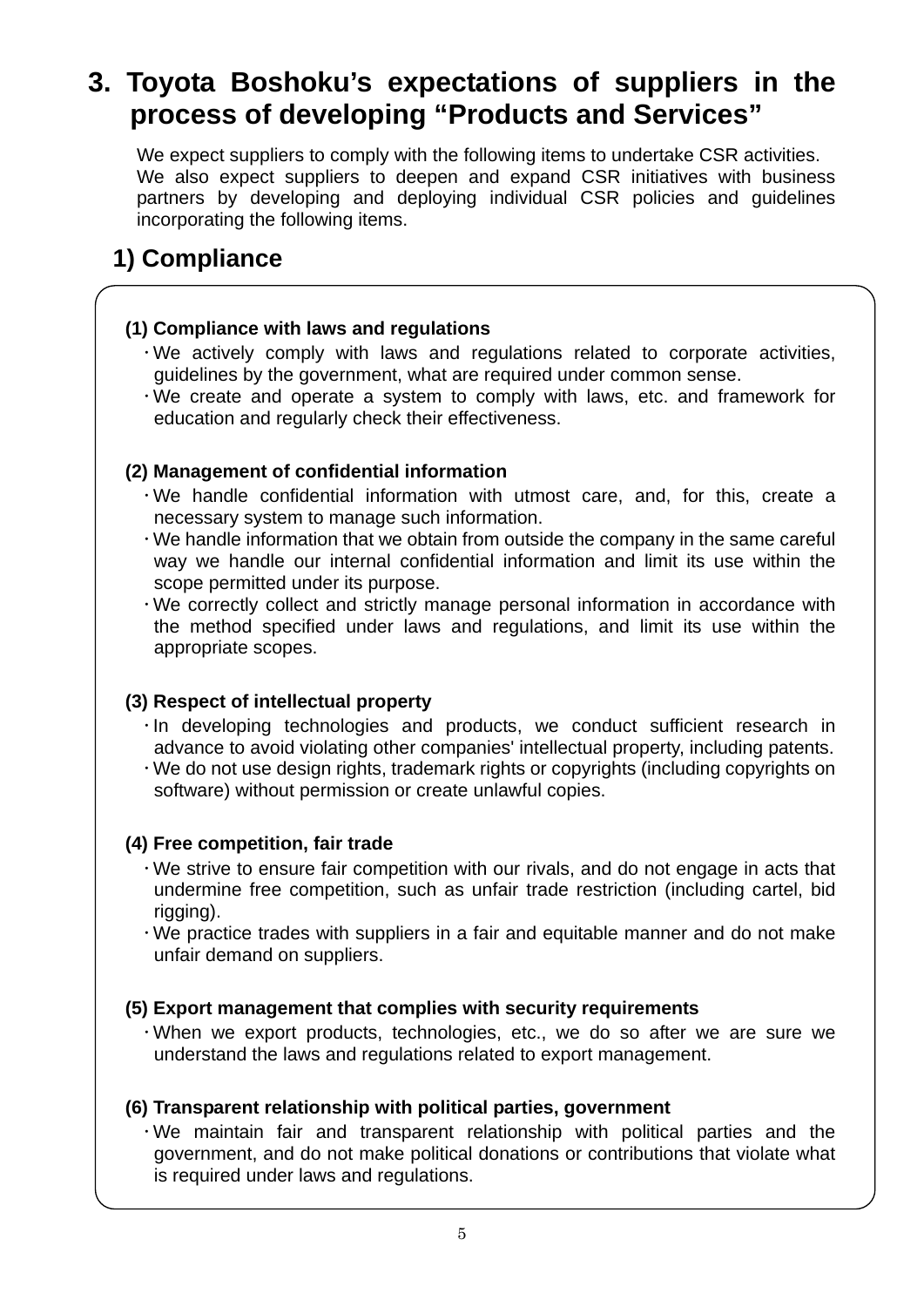### **2) Protecting human rights, maintaining appropriate working conditions**

### **(1) Maintaining good personal relationships**

 We do not discriminate on the basis of race, religion, nationality, belief, gender, age, physical disability or illness.

#### **(2) Ban on child labor**

 We do not tolerate labor by children who are under the age permitted to engage in work under the law of respective countries or territories.

#### **(3) Ban on forced labor**

 We ensure that all work is performed voluntarily and that employees can leave their jobs as they wish, and do not tolerate forced labor.

### **(4) Wages**

 We comply with laws and regulations of respective countries and territories on payments to employees, including minimum wages, overtime work, deductions and piece rates.

#### **(5) Appropriate management of working hours**

 We comply with laws, regulations and other rules related to labor, and appropriately manage working hours of employees.

#### **(6) Freedom of association**

 We recognize the rights of employees to freely decide to join or not join groups based on relevant laws and regulations of respective countries.

### **(7) Creating safe, healthy working environment**

 We place priority on the maintenance of the safety and health of employees on duty and strive to prevent accidents and disasters.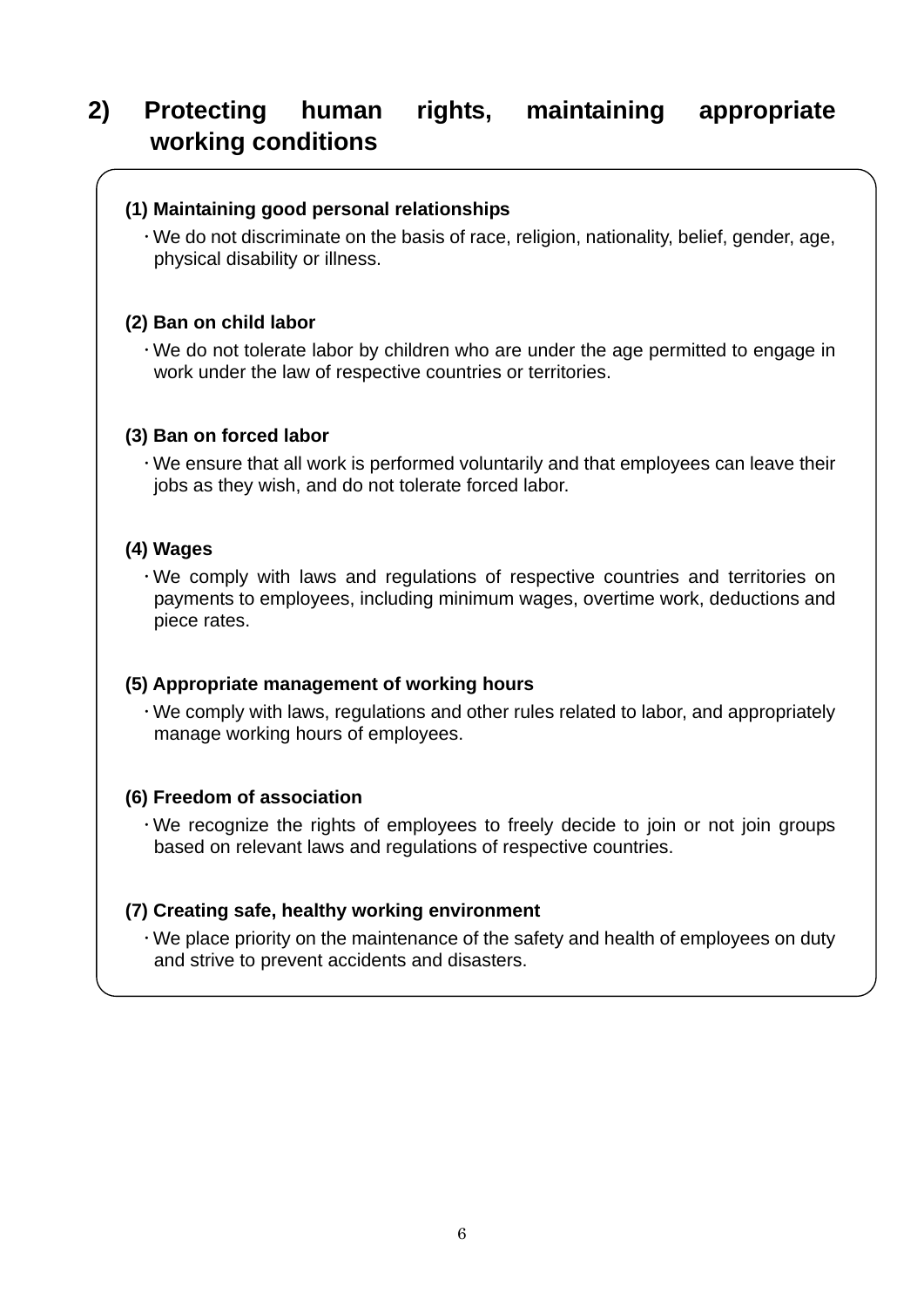### **3) Efforts to conserve environment**

### **(1) Environmental management**

 $\cdot$  In order to promote a wide range of environmental conservation activities, we comply with laws and regulations of respective countries and territories and create a company-wide framework to manage such efforts, and operate and improve it on an ongoing basis.

### **(2) Reduction of greenhouse gas emissions**

 $\cdot$  In order to contribute to prevention of global warming, we control greenhouse gas emissions from our corporate activities and promote activities to reduce them. We also pursue efficient use of energy.

### **(3) Prevention of pollution of air, water, soil, etc.**

 We comply with laws and regulations related to the prevention of pollution of air, water, soil, etc. in respective countries and territories, and continue to monitor our compliance and reduce contaminants to prevent environmental pollution.

### **(4) Resource conservation, reduction of waste**

 We comply with laws and regulations in respective countries and territories related to appropriate disposal, recycle etc. of waste, and make efforts to reduce the final amount of waste disposed of through effective use of resources.

### **(5) Management of chemical substances**

- We safely manage chemical substances that have the risk of contaminating the environment.
- Our products do not contain chemical substances that are banned by laws or regulations of the countries or territories where they are sold.
- We do not use banned chemical substances in our production processes. When we use chemical substances designated under the laws or regulations of the country or territories of production, we record the amount we discharge and report it to the government in accordance with laws and regulations.